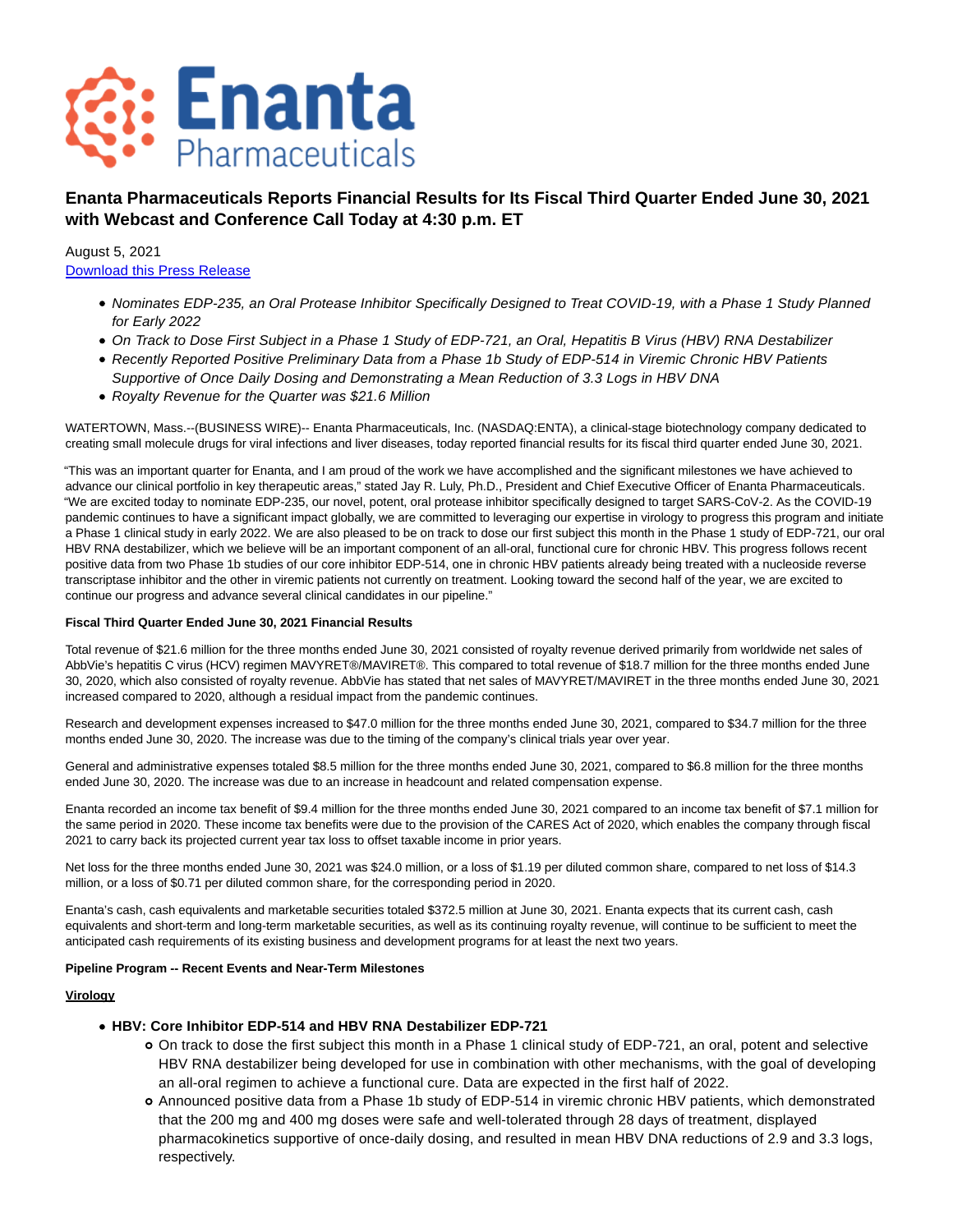Presented the discovery and preclinical characterization of EDP-721 in a poster at the International Liver CongressTM, sponsored by the European Association for the Study of the Liver (EASL).

# **COVID-19 (SARS-CoV-2): Protease Inhibitor EDP-235**

o Nominated EDP-235, the company's lead oral protease inhibitor specifically designed for the treatment of COVID-19 and is on track to initiate a Phase 1 study in early 2022.

### **Respiratory Syncytial Virus (RSV): N-Protein Inhibitor EDP-938**

- While RSV, like influenza, did not emerge during the usual late-fall and winter RSV season in the Northern Hemisphere in 2020-2021, the Centers for Disease Control and Prevention recently issued a health advisory to notify clinicians and caregivers about increased interseasonal RSV activity across parts of the Southern United States. As RSV re-emerges, Enanta is continuing to establish additional trial sites in North America, Europe, the Asia-Pacific region, and the Southern Hemisphere.
- Given the recent re-emergence of RSV is not following any normal seasonal pattern, it is very difficult to predict how significant or sustained the new incidence of RSV will be moving forward. Enanta is hopeful that enrollment in the RSVP study will be complete during the Northern Hemisphere winter season if there are no renewed social distancing interventions. Assuming this enrollment occurs, the company would expect data in first half of 2022.
- For RSVTx and RSVPEDs, which were initiated more recently, Enanta is monitoring the trends and will update as appropriate.
- **Respiratory Virology Discovery Initiatives**  Having recently nominated EDP-235 as a clinical development candidate, Enanta's goal in the second half of 2021is to identify one more clinical development candidate among the two discovery initiatives below:
	- **RSV L-Protein Inhibitor**
		- **Continuing to optimize leads with potent nanomolar activity against both RSV-A and RSV-B.**
	- **Human Metapneumovirus (hMPV)**
		- Continuing lead optimization on potent nanomolar hMPV inhibitors.

### **Non-Alcoholic Steatohepatitis**

- **Farnesoid X Receptor (FXR) Agonist EDP-305**
	- ARGON-2, a Phase 2b study of EDP-305, is on track for a planned 12-week internal interim analysis on a subset of patients in the third quarter of 2021 to inform next steps.
- **EDP-297, a Highly Potent and Targeted FXR Agonist**
	- Data are expected from the Phase 1 study of EDP-297 in the third quarter of 2021.

### **Corporate**

Announced the planned retirement of Nathalie Adda, M.D., Senior Vice President and Chief Medical Officer, in February 2022, with a period of consulting thereafter.

### **Upcoming Events and Presentations**

- H.C. Wainwright 23<sup>rd</sup> Annual Global Investment Conference (September 13-14, 2021)
- Baird 2021 Global Healthcare Conference (September 14-15, 2021)
- Enanta plans to issue its fiscal fourth quarter and year-end financial results press release, and hold a conference call regarding those results, on November 22, 2021.

### **Conference Call and Webcast Information**

Enanta will host a conference call and webcast today at 4:30 p.m. ET. To participate in the live conference call, please dial 855-840-0595 in the U.S. or 518-444-4814 for international callers. A replay of the conference call will be available starting at approximately 7:30 p.m. ET on August 5, 2021, through 11:59 p.m. ET on August 9, 2021 by dialing 855-859-2056 from the U.S. or 404-537-3406 for international callers. The passcode for both the live call and the replay is **5637368**. A live audio webcast of the call and replay can be accessed by visiting the "Events and Presentations" section on the "Investors" page of Enanta's website at [www.enanta.com.](https://cts.businesswire.com/ct/CT?id=smartlink&url=http%3A%2F%2Fwww.enanta.com&esheet=52472476&newsitemid=20210805005808&lan=en-US&anchor=www.enanta.com&index=1&md5=f382bf97dc6d34bd03b710066277a1c7)

### **About Enanta**

Enanta is using its robust, chemistry-driven approach and drug discovery capabilities to become a leader in the discovery and development of small molecule drugs for the treatment of viral infections and liver diseases. Enanta's research and development efforts have produced clinical candidates for the following disease targets: respiratory syncytial virus (RSV), hepatitis B virus (HBV), non-alcoholic steatohepatitis (NASH) and SARS-CoV-2 (COVID-19). Enanta is also conducting research in human metapneumovirus (hMPV).

Enanta's research and development activities are funded by royalties from hepatitis C virus (HCV) products developed under its collaboration with AbbVie. Glecaprevir, a protease inhibitor discovered by Enanta, is sold by AbbVie in numerous countries as part of its leading treatment for chronic HCV infection under the tradenames MAVYRET® (U.S.) and MAVIRET® (ex-U.S.) (glecaprevir/pibrentasvir). Please visi[t www.enanta.com f](https://cts.businesswire.com/ct/CT?id=smartlink&url=http%3A%2F%2Fwww.enanta.com&esheet=52472476&newsitemid=20210805005808&lan=en-US&anchor=www.enanta.com&index=2&md5=0d54fa9969dfd8f015d13fba3551b7e1)or more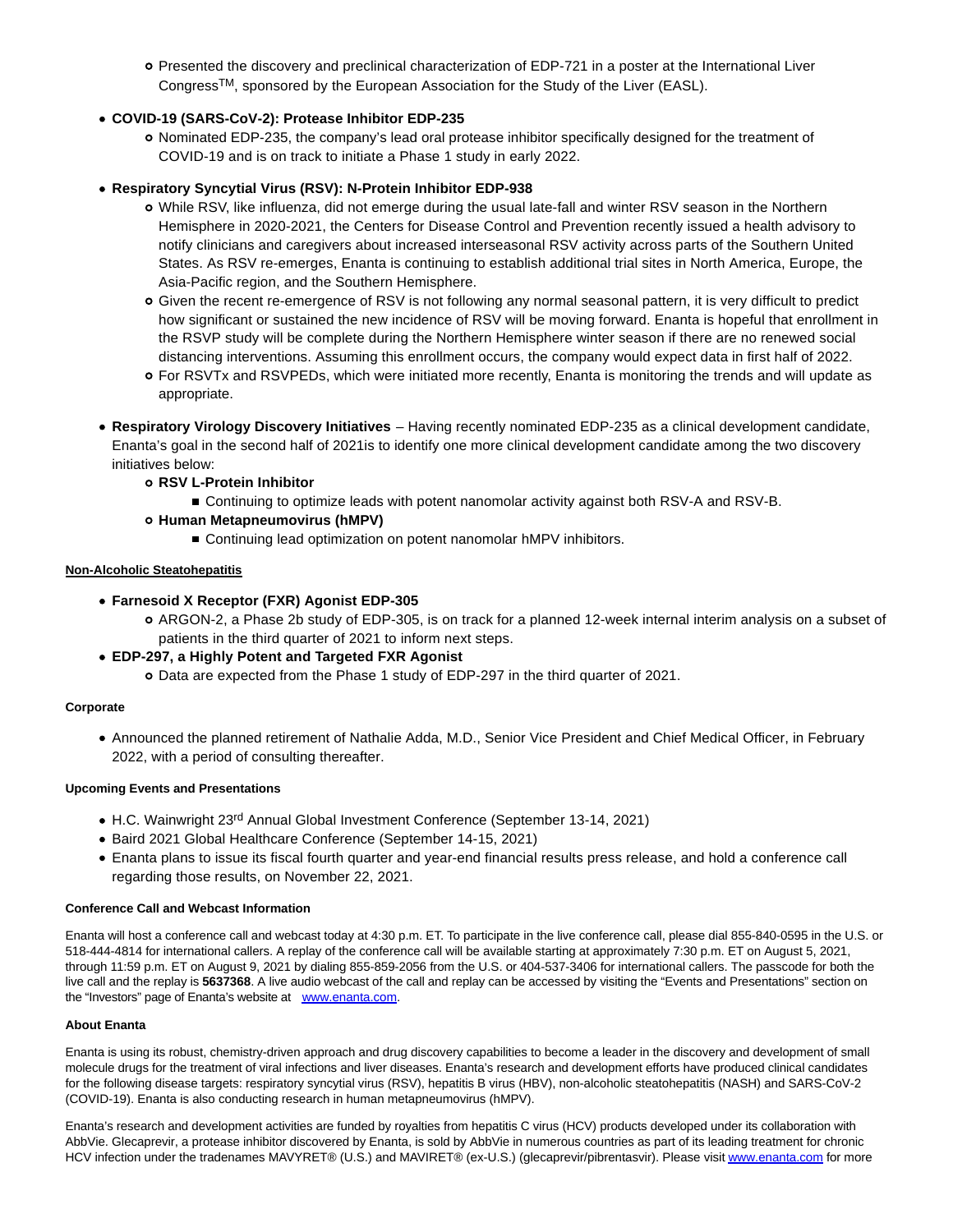information.

#### **FORWARD LOOKING STATEMENTS**

This press release contains forward-looking statements, including statements with respect to the prospects for advancement of Enanta's research and development programs in RSV, HBV, NASH, SARS-CoV-2 and hMPV, as well as future royalty revenue from sales of AbbVie's MAVYRET/MAVIRET regimen for HCV. Statements that are not historical facts are based on management's current expectations, estimates, forecasts and projections about Enanta's business and the industry in which it operates and management's beliefs and assumptions. The statements contained in this release are not guarantees of future performance and involve certain risks, uncertainties and assumptions, which are difficult to predict. Therefore, actual outcomes and results may differ materially from what is expressed in such forward-looking statements. Important factors and risks that may affect actual results include: the dependence of Enanta's revenues in the short-term upon the continued success of AbbVie's sales of its MAVYRET/MAVIRET HCV regimen; the impact of development, regulatory and marketing efforts of others with respect to competitive treatments for RSV, NASH, HBV, hMPV and SARS-CoV-2; treatment rates, competitive pricing, and reimbursement rate actions affecting MAVYRET/MAVIRET compared to competitive HCV products on the market; any continuing impact of COVID-19 on AbbVie's MAVYRET/MAVIRET sales; the discovery and development risks of Enanta's research and development programs in RSV, NASH, HBV, hMPV and SARS-CoV-2; the competitive impact of development, regulatory and marketing efforts of others in those disease areas; Enanta's lack of clinical development experience; Enanta's need to attract and retain senior management and key research and development personnel; Enanta's need to obtain and maintain patent protection for its product candidates and avoid potential infringement of the intellectual property rights of others; the realizability of our deferred tax assets; and other risk factors described or referred to in "Risk Factors" in Enanta's most recent Form 10-Q for the quarter ended March 31, 2021, and other periodic reports filed more recently with the Securities and Exchange Commission. Enanta cautions investors not to place undue reliance on the forward-looking statements contained in this release. These statements speak only as of the date of this release, and Enanta undertakes no obligation to update or revise these statements, except as may be required by law.

# **ENANTA PHARMACEUTICALS, INC. CONDENSED CONSOLIDATED STATEMENTS OF OPERATIONS UNAUDITED**

#### **(in thousands, except per share amounts)**

|                                            | <b>Three Months Ended</b> |           |    | <b>Nine Months Ended</b><br><b>June 30,</b> |    |           |    |           |
|--------------------------------------------|---------------------------|-----------|----|---------------------------------------------|----|-----------|----|-----------|
|                                            | <b>June 30,</b>           |           |    |                                             |    |           |    |           |
|                                            |                           | 2021      |    | 2020                                        |    | 2021      |    | 2020      |
| Revenue                                    | \$                        | 21,624    | \$ | 18,653                                      | \$ | 73,499    | \$ | 98,842    |
| Operating expenses                         |                           |           |    |                                             |    |           |    |           |
| Research and development                   |                           | 46,994    |    | 34,682                                      |    | 125,165   |    | 100,070   |
| General and administrative                 |                           | 8,477     |    | 6,823                                       |    | 24,180    |    | 20,628    |
| Total operating expenses                   |                           | 55,471    |    | 41,505                                      |    | 149,345   |    | 120,698   |
| Loss from operations                       |                           | (33, 847) |    | (22, 852)                                   |    | (75, 846) |    | (21, 856) |
| Other income, net                          |                           | 439       |    | 1,445                                       |    | 1,661     |    | 5,471     |
| Loss before income taxes                   |                           | (33, 408) |    | (21, 407)                                   |    | (74, 185) |    | (16, 385) |
| Income tax benefit                         |                           | 9,384     |    | 7,142                                       |    | 19,788    |    | 9,558     |
| Net loss                                   |                           | (24, 024) | \$ | (14, 265)                                   | \$ | (54, 397) | S  | (6, 827)  |
| Net loss per share                         |                           |           |    |                                             |    |           |    |           |
| Basic                                      | \$                        | (1.19)    | \$ | (0.71)                                      | \$ | (2.70)    | \$ | (0.34)    |
| <b>Diluted</b>                             | \$                        | (1.19)    | \$ | (0.71)                                      | \$ | (2.70)    | \$ | (0.34)    |
| Weighted average common shares outstanding |                           |           |    |                                             |    |           |    |           |
| Basic                                      |                           | 20,201    |    | 20,020                                      |    | 20,155    |    | 19,897    |
| <b>Diluted</b>                             |                           | 20,201    |    | 20,020                                      |    | 20,155    |    | 19,897    |

### **ENANTA PHARMACEUTICALS, INC. CONDENSED CONSOLIDATED BALANCE SHEETS UNAUDITED (in thousands)**

|                                           | <b>June 30,</b><br>2021 |         |    | September 30,<br>2020 |  |
|-------------------------------------------|-------------------------|---------|----|-----------------------|--|
| Assets                                    |                         |         |    |                       |  |
| <b>Current assets</b>                     |                         |         |    |                       |  |
| Cash and cash equivalents                 | \$                      | 4.601   | \$ | 87,131                |  |
| Short-term marketable securities          |                         | 252,223 |    | 299,518               |  |
| Accounts receivable                       |                         | 21,624  |    | 23,492                |  |
| Prepaid expenses and other current assets |                         | 12,137  |    | 13,655                |  |
| Income tax receivable                     |                         | 30,570  |    | 13,041                |  |
| Total current assets                      |                         | 321,155 |    | 436,837               |  |
| Long-term marketable securities           |                         | 115,706 |    | 32,634                |  |